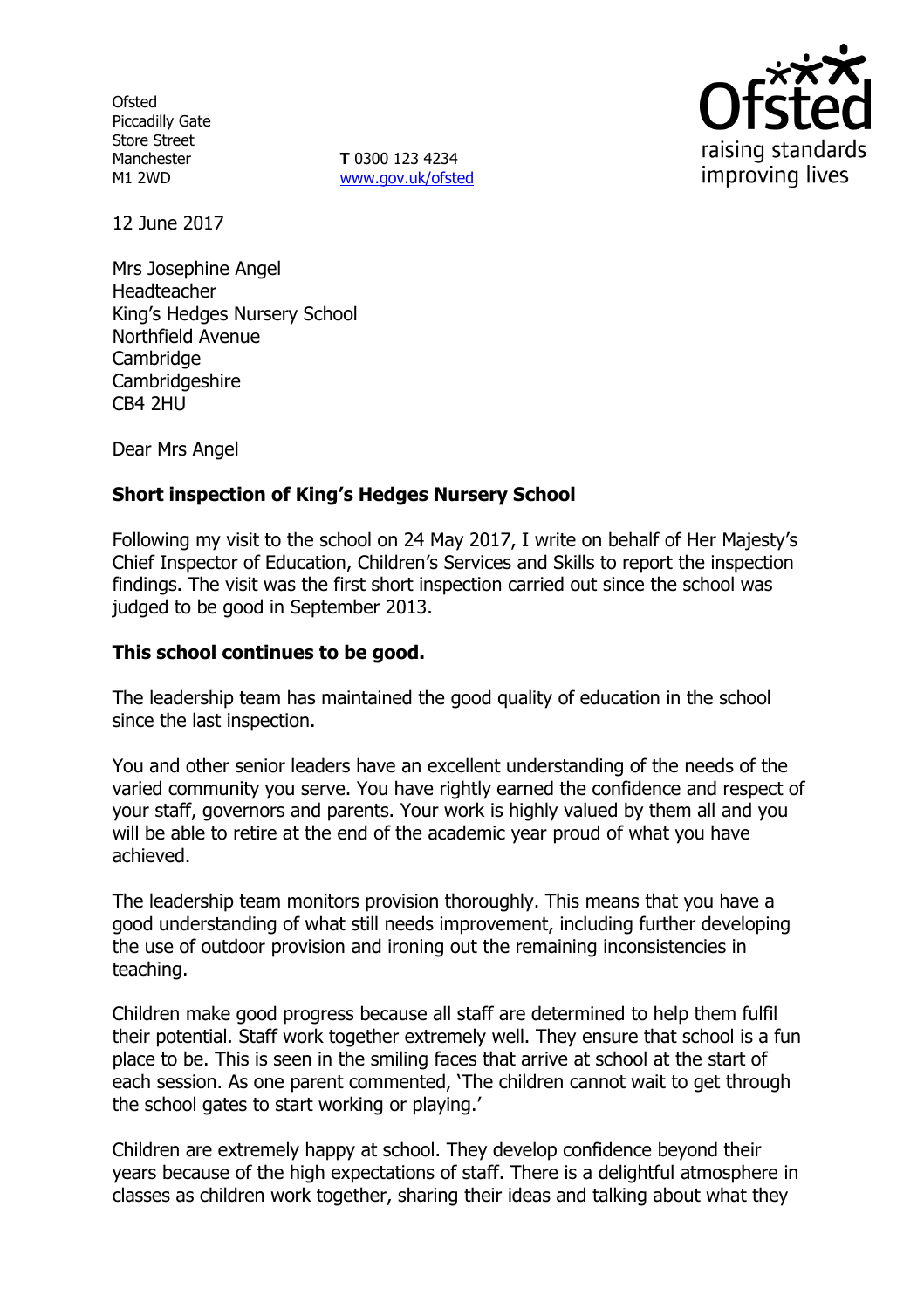

are learning. They behave very sensibly and are polite and well mannered at all times. They are set good examples by all staff, who speak to the children and each other with respect.

Provision for children who have special educational needs and/or disabilities in the school is managed extremely well. Adults are well trained and provide high-quality support for these children, very successfully meeting a range of diverse needs.

You have very strong links with parents. The whole school team works together to involve parents in their children's education. You welcome parents into school and give them many opportunities to work with their children or to learn about how they can help them at home. One parent summed up the views of others I spoke to by saying that, 'The school has made a real difference to our lives.'

One of the things parents are especially pleased about is the support given to twoyear-old children in the 'Me 2 Club'. I can see that this is making a real difference to these children's social development and academic progress. Adults provide highquality support to this age group. This ensures that the youngest children make the same rapid progress as others. Your determination to ensure that you continue to get funding from outside sources for this project is indicative of your passion for getting the very best for your local community.

#### **Safeguarding is effective.**

The culture of safeguarding in the school is strong. You and your leadership team have ensured that all safeguarding arrangements are fit for purpose. Records are detailed and of high quality.

You make sure that training for staff takes place regularly, including for new staff who join during the year. This ensures that their responsibilities are clearly understood. Staff know the children and their families well. They are vigilant in spotting and responding to any potential problems as soon as they arise.

You ensure that vulnerable children are given high-quality support. You have excellent links with external agencies such as health visitors, family support workers and social services so that you can quickly get the support needed.

Children show a very good understanding of how to stay safe when they are playing. For example, they show good consideration for the needs of others by reminding each other about the safety rules when running around the wooded area. A recent school 'Staying Safe' initiative helped children to learn about how to avoid danger when crossing roads.

#### **Inspection findings**

 $\blacksquare$  We met at the start of the inspection to agree the key lines of enguiry for my day in school. The first of these looked at the recommendation from the previous inspection to improve the outdoor provision. Good progress has been made in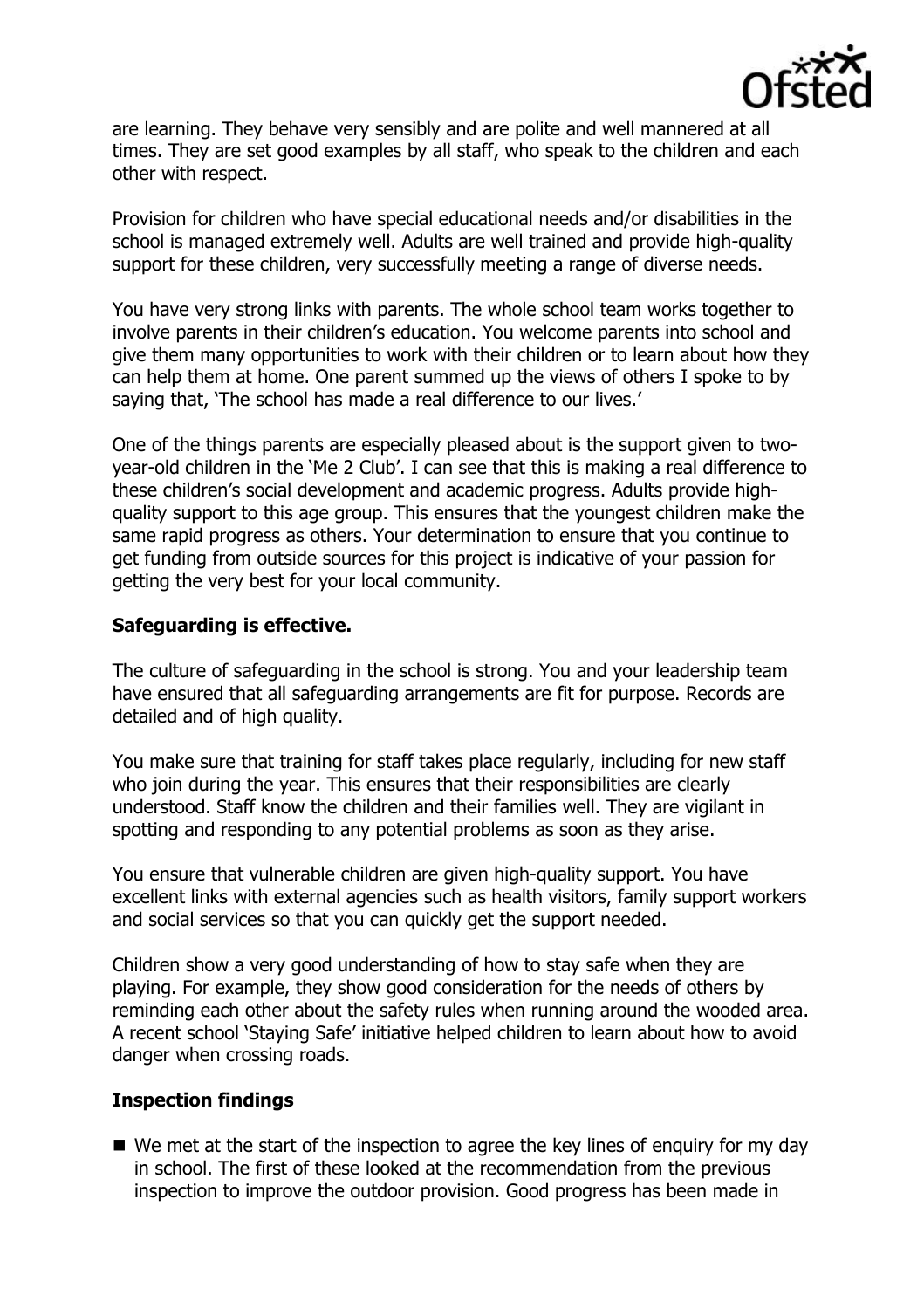

tackling this weakness. The school now has a very well-resourced outdoor area that includes a wonderful wooded area where children can learn about the world around them. Adults use the outdoor area well to promote children's physical development, but we saw that it is not yet used to equally good effect across the whole of the curriculum. We agreed that outdoor practice is not as strong as indoor practice and that staff need to do even more to optimise this aspect of the provision.

- We agreed as a second line of enguiry to look at children's progress. This was to check whether this strength had been maintained since the previous inspection. I found that children continue to make good progress across the school. When they start school, very few children are working at a typical level of development for their age. They acquire new skills quickly. Most children are working at the levels expected for their age by the time they move on, reflecting their good progress over time.
- School records show that the different groups in school, including disadvantaged children, make equally strong progress. Children with English as an additional language quickly develop early speaking skills.
- High-quality provision ensures that children who have special educational needs and/or disabilities also make good progress. Skills develop especially quickly in the 'Me 2 Club'. The 'So 2 Speak' sessions are also very well organised and have a highly positive effect on children's early language development.
- Our third line of enquiry was to check that the quality of teaching had been maintained since the previous inspection and that weaknesses found at that time had been addressed. I found that teaching continues to support good learning over time. There is a vibrant indoor environment. Adults plan work indoors that builds successfully on the children's interests and aptitudes. They make learning purposeful by linking work to a central topic. For example, as part of their current topic on 'The World', children listen to music from different countries, learn about flags, look at maps and make food that reflects different cultures.
- The previous inspection identified that teaching did not always meet differing needs well enough. I found that most of the time adults adapt work quickly to take account of different starting points. On some occasions, there is exceptionally strong challenge for the most able children. For example, in a mathematics group activity, children's learning about simple addition was supported extremely well by the teaching assistant's very high expectations. However, this is not always the case and we agreed that this is an area that still needs improving.
- For our final line of enquiry, we decided to look at the impact of recent staff changes on the quality of provision and the effectiveness of leadership. We wanted to check that this had been managed well enough. I was reassured that this instability has been handled well so that it has not adversely affected children's learning.
- There is no complacency and you and your governing body are doing the right things to improve the provision further. Governors are contributing well to planning for the school's next steps under the new headteacher. Together, you